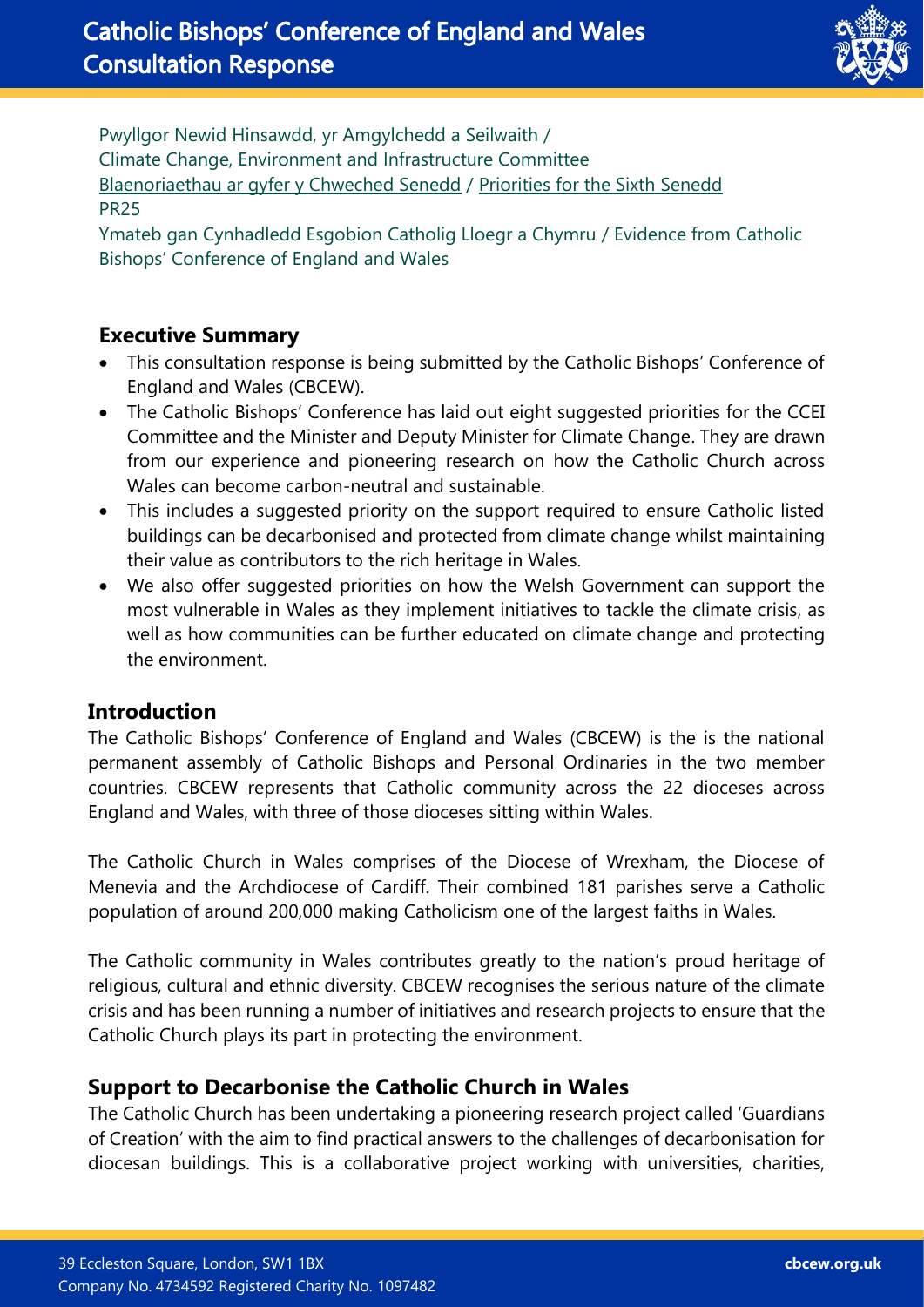

organisations and diocesan representatives.<sup>1</sup> Using the Diocese of Salford as a case study, 'Guardians of Creation' aims to provide an insight into how a process of decarbonisation can be rolled out across England and Wales. This research will not only ensure that the Catholic Church is able to decarbonise, but the guidance and tools can also be used by other organisations to become carbon neutral. With 181 parishes across the three dioceses in Wales, and the knowledge and research to underpin how change can be rolled out at a local level in churches, it is crucial that the Catholic Church receives financial support from the Welsh Government to implement this plan.

• **Suggested Priority:** The CCEI Committee should integrate the pioneering examples and resources of the Catholic community into their advice and recommendations to Welsh Government.

# **Recognition of the Need to Protect the Vulnerable from the Impact of Climate Change**

Climate change is projected to impact the world's poorest more acutely due to geography and lower income in Wales and abroad. It is evident that developing countries have contributed the least to the crisis yet are experiencing the greater impact. This threatens to jeopardise many of the developmental gains that have previously been achieved. However, vulnerable communities within the UK will also be hit hard by the impact of climate change. The Joseph Rowntree Foundation lists South Wales as one of the five main coastal areas in the UK that are particularly vulnerable to coastal erosion.<sup>2</sup>

Whilst the impact of climate change can cause the most harm to vulnerable communities in Wales and globally, it is also the case that the solutions implemented to tackle climate change can adversely affect the most vulnerable. They may not have the financial ability to make the necessary changes.

- **Suggested Priority:** The CCEI Committee should prioritise an 'integral ecology', recognising the human, social, political, cultural and ethical dimensions of the climate crisis and the solutions to it.
- **Suggested Priority:** The CCEI committee should represent the most vulnerable communities in Wales to ensure that they are not adversely affected by the Welsh Government's implementations for a green transition.

**Suggested Priority:** The Minister and Deputy Minister for Climate Change should implement relevant support packages and national incentives to ensure that vulnerable communities are heard and not left behind.

<sup>•</sup>

<sup>1</sup> <https://www.cbcew.org.uk/environment-case-study-2/>

<sup>2</sup> <https://www.jrf.org.uk/report/impacts-climate-change-disadvantaged-uk-coastal-communities>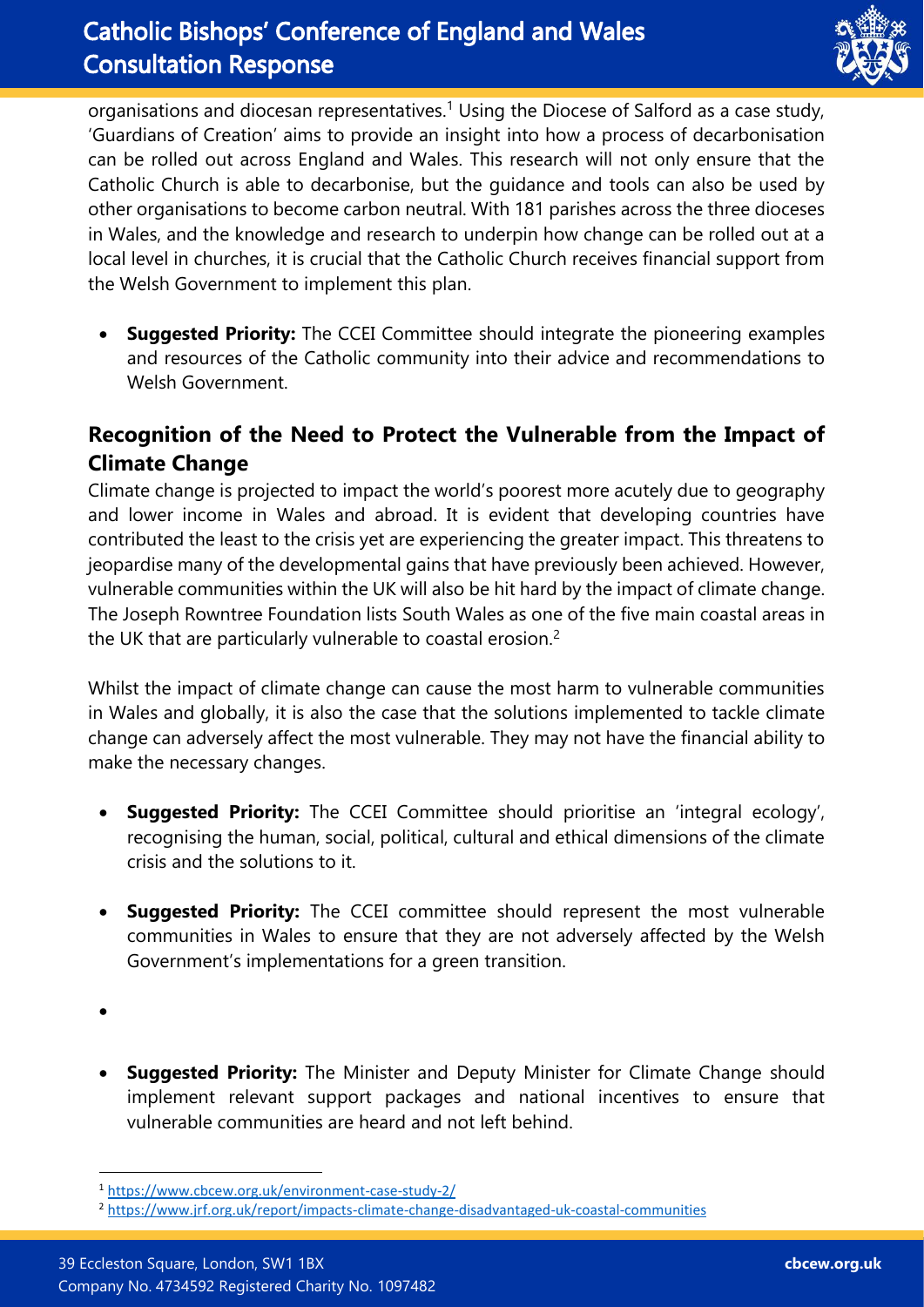

# **Decarbonisation of Historic Buildings and Protection from the Effects of Climate Change**

There are 47 listed Catholic buildings in Wales. Every listed building is unique and will come with its own set of challenges in becoming carbon neutral. The effort to decarbonise each of these buildings comes with different financial, time and specialist costs.

In The Historic Environment Group's Historic Environment and Climate Change in Wales Sector Adaptation Plan it highlights that 'all classes of historic asset are at risk from frequent high winds and storm events, including the associated storm surges, damage and erosion. Hotter, drier summers may increase tourism potential and support economic development, but increased visitor numbers can also risk harm to fragile historic assets'.<sup>3</sup> It is important to protect Welsh heritage through our historic buildings from the threats of climate change.

- **Suggested Priority:** The Welsh Government should establish a plan to ensure that historic buildings across Wales receive the specialist support they require to ensure they are protected from the impact of climate change.
- **Suggested Priority:** The CCEI Committee should consult with the relevant Ministers to ensure that listed buildings are able to go through a process of decarbonisation without risking their unique contributions to Welsh heritage.

### **Whole-Community Education on the Environment**

The United Nations has stated the importance of education in combatting the climate crisis: 'Education empowers all people, but especially motivates the young to take action'.<sup>4</sup> The Catholic Church is committed to providing accurate and informative resources to empower people of all ages to care for the environment and make sustainable changes in their lives. The majority of Catholic schools across Wales use education resources developed by The Catholic Agency for Oversees Development (CAFOD). <sup>5</sup> Currently their resources have the theme: 'Go Green For CAFOD'.

We recognise that often change is most effective when led by the local community. CBCEW has been sharing case studies and resources to inspire whole communities to care for the environment. The Livesimply Award encourages parishes and schools across England and Wales to make a commitment to live more simply, more sustainably and in solidarity with poor communities. This award offers communities the opportunity to learn about their

impact on the planet and how this will affect them and those across the world as well as the implications for future generations.<sup>6</sup>

<sup>3</sup> [https://cadw.gov.wales/sites/default/files/2020-02/Adaptation%20Plan%20-%20FINAL%20WEB%20-](https://cadw.gov.wales/sites/default/files/2020-02/Adaptation%20Plan%20-%20FINAL%20WEB%20-%20English%20%281%29.pdf) [%20English%20%281%29.pdf](https://cadw.gov.wales/sites/default/files/2020-02/Adaptation%20Plan%20-%20FINAL%20WEB%20-%20English%20%281%29.pdf)

<sup>4</sup> <https://www.un.org/en/climatechange/climate-solutions/education-key-addressing-climate-change>

<sup>5</sup> <https://cafod.org.uk/Education/Education-resources>

<sup>6</sup> <https://www.cbcew.org.uk/environment-case-study-4/>